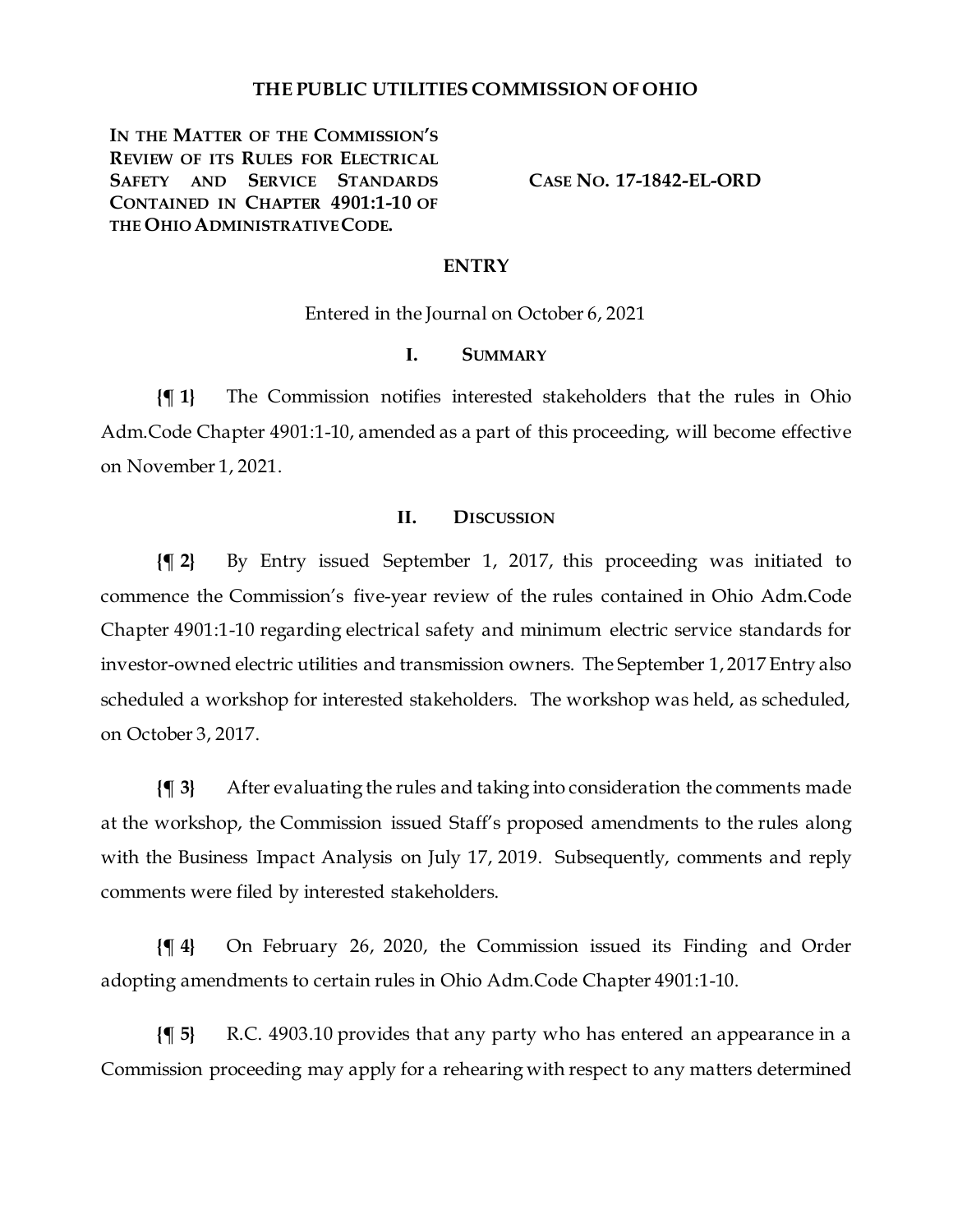by the Commission by filing an application within 30 days of the entry of the order upon the Commission's journal.

**{¶ 6}** Applications for rehearing were filed by Ohio Edison Company, the Cleveland Electric Illuminating Company, and the Toledo Edison Company (collectively, FirstEnergy); Ohio Power Company; the Dayton Power & Light Company (DP&L); the Office of the Ohio Consumers' Counsel (OCC); and Duke Energy Ohio, Inc (Duke) on March 27, 2020.

**{¶ 7}** On April 6, 2020, memoranda contra the various applications for rehearing were filed by Duke; FirstEnergy; OCC; Interstate Gas Supply, Inc. (IGS); and The Retail Energy Supply Association, Direct Energy Business, LLC, and Direct Energy Services, LLC (collectively, Direct).

**{¶ 8}** By Second Entry on Rehearing issued on January 27, 2021, the Commission granted, in part, and denied, in part, the various applications for rehearing and made further amendments to certain rules in Ohio Adm.Code Chapter 4901:1-10.

**{¶ 9}** An application for rehearing was filed by DP&L on February 26, 2021, and memoranda contra were filed by IGS and Direct on March 8, 2021. Pursuant to R.C. 4903.10, DP&L's application for rehearing was denied by operation of law.

**{¶ 10}** Pursuant to the requirements of R.C. 111.15, the Commission filed the proposed amendments to certain rules in Ohio Adm.Code Chapter 4901:1-10 with the Joint Committee on Agency Rule Review (JCARR). JCARR's jurisdiction over the amendments to the rules ended as of September 25, 2021.

**{¶ 11}** The amendments to the rules in Ohio Adm.Code Chapter 4901:1-10 will become effective on November 1, 2021.

#### **III. ORDER**

**{¶ 12}** It is, therefore,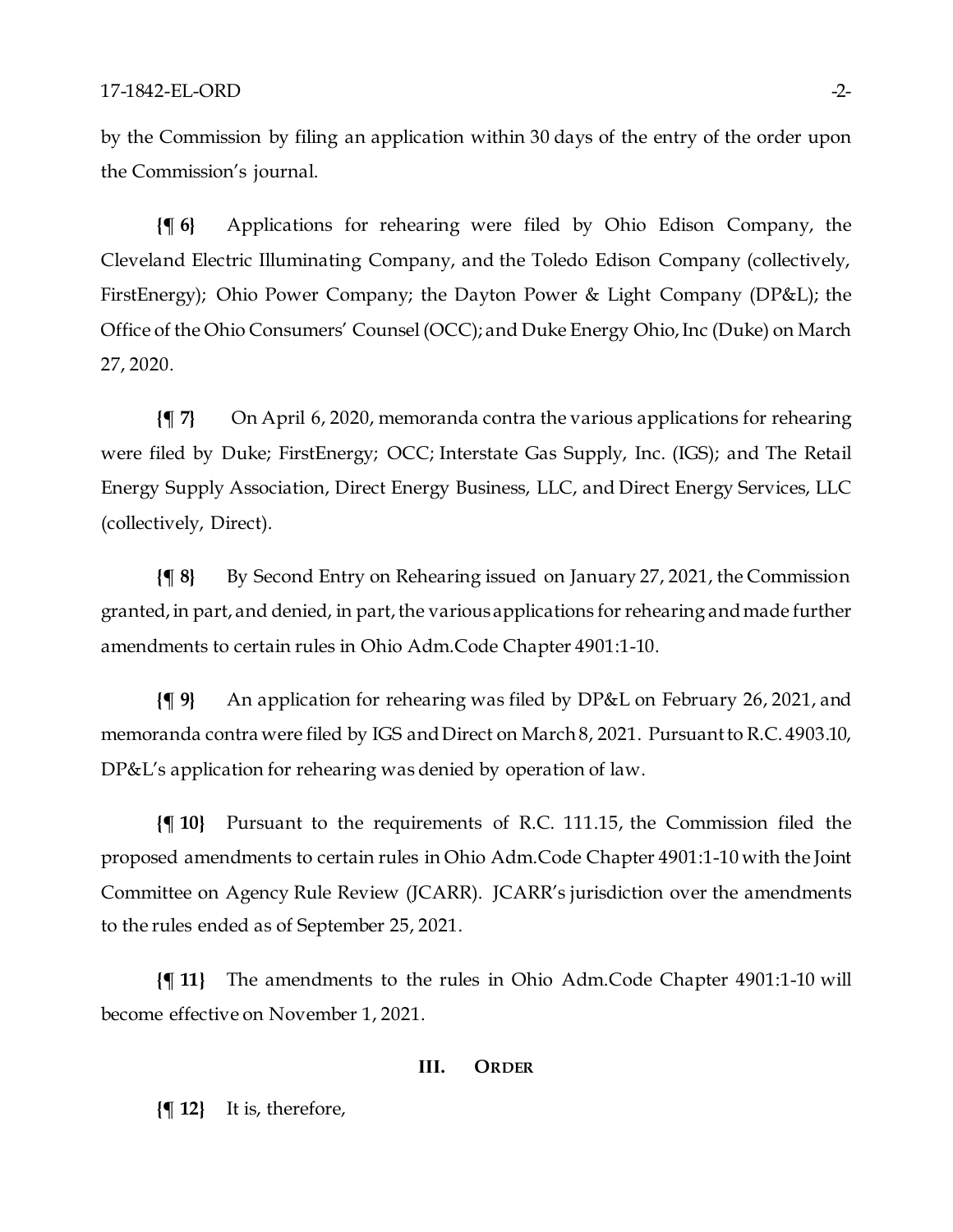**{¶ 13}** ORDERED, That the amendments to the rules in Ohio Adm.Code Chapter 4901:1-10, adopted as a part of this proceeding, be effective on November 1, 2021. It is, further,

**{¶ 14}** ORDERED, That a copy of this Entry be sent to the electric listserv. It is, further,

**{¶ 15}** ORDERED, That a copy of this Entry be served upon all electric distribution companies, all certified competitive electric service providers, and all other interested persons of record.

COMMISSIONERS: *Approving:*  Jenifer French, Chair M. Beth Trombold Lawrence K. Friedeman Dennis P. Deters

MJS/kck